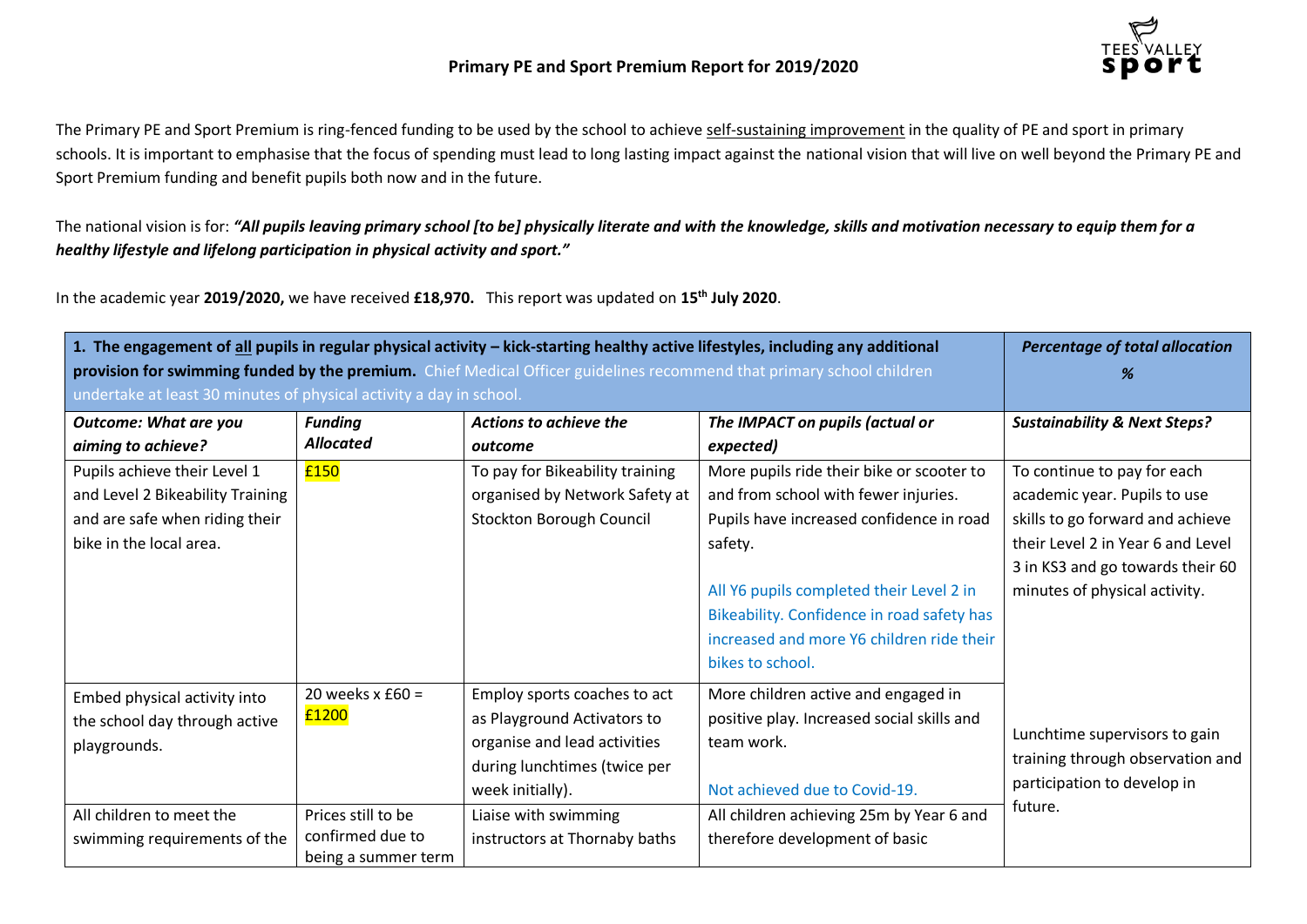

| <b>Outcome: What are you</b><br>aiming to achieve?                                                   | <b>Funding</b><br><b>Allocated</b>         | Actions to achieve the outcome                                                                                                                                                                                                                                                                                    | The IMPACT on pupils (actual or<br>expected)                                                                                                                                                                                                                                                                                                                                                                            | <b>Sustainability &amp; Next Steps?</b>                                                                        |
|------------------------------------------------------------------------------------------------------|--------------------------------------------|-------------------------------------------------------------------------------------------------------------------------------------------------------------------------------------------------------------------------------------------------------------------------------------------------------------------|-------------------------------------------------------------------------------------------------------------------------------------------------------------------------------------------------------------------------------------------------------------------------------------------------------------------------------------------------------------------------------------------------------------------------|----------------------------------------------------------------------------------------------------------------|
| 2. The profile of PE and sport being raised across the school as a tool for whole school improvement | <b>Percentage of total allocation</b><br>% |                                                                                                                                                                                                                                                                                                                   |                                                                                                                                                                                                                                                                                                                                                                                                                         |                                                                                                                |
| Pupils active for a minimum of<br>30 minutes per day.                                                | <b>£ unknown currently</b>                 | Active 30:30. Every teacher to<br>do at least 1 active lesson per<br>day.                                                                                                                                                                                                                                         | More children doing moderate to<br>vigorous physical activity daily.<br>Active lessons and brain breaks (Cosmic<br>Yoga, BBC Super Movers, Jump Start<br>Johnny, Go Noodle) in most classes.<br>Children were more active throughout<br>the day.                                                                                                                                                                        | Higher engagement and<br>concentration from children.                                                          |
| Giving inactive children<br>opportunities to be more<br>active.                                      | £200                                       | Continuation of a range of<br>opportunities to further<br>develop planning, organisation,<br>training and leadership of<br>Change4Life/Fun zone club.<br>Buy equipment for Change4Life<br>playground active zones.<br>Inactive children actively<br>selected to attend Partnership<br>events throughout the year. | Not achieved due to Covid-19.<br>Children understanding the importance<br>of being active and having a healthy<br>lifestyle.<br>More children active.<br>Inactive children from each Year group<br>were identified, these children were<br>actively selected to attend Partnership<br>events and most enjoyed the<br>opportunity and wanted to continue new<br>activities. Change4Life not achieved due<br>to Covid-19. | additional sessions.<br>Inactive children encouraged to<br>attend further physical activity<br>clubs/sessions. |
| national curriculum.                                                                                 | activity.<br>(Approx. £300)                | regarding assessment and book<br>additional sessions for those<br>children not achieving 25m.                                                                                                                                                                                                                     | swimming as a life skill.<br>All children to be confident and safe in<br>water.                                                                                                                                                                                                                                                                                                                                         | Monitoring of Y4 results and<br>support in place prior to Y6                                                   |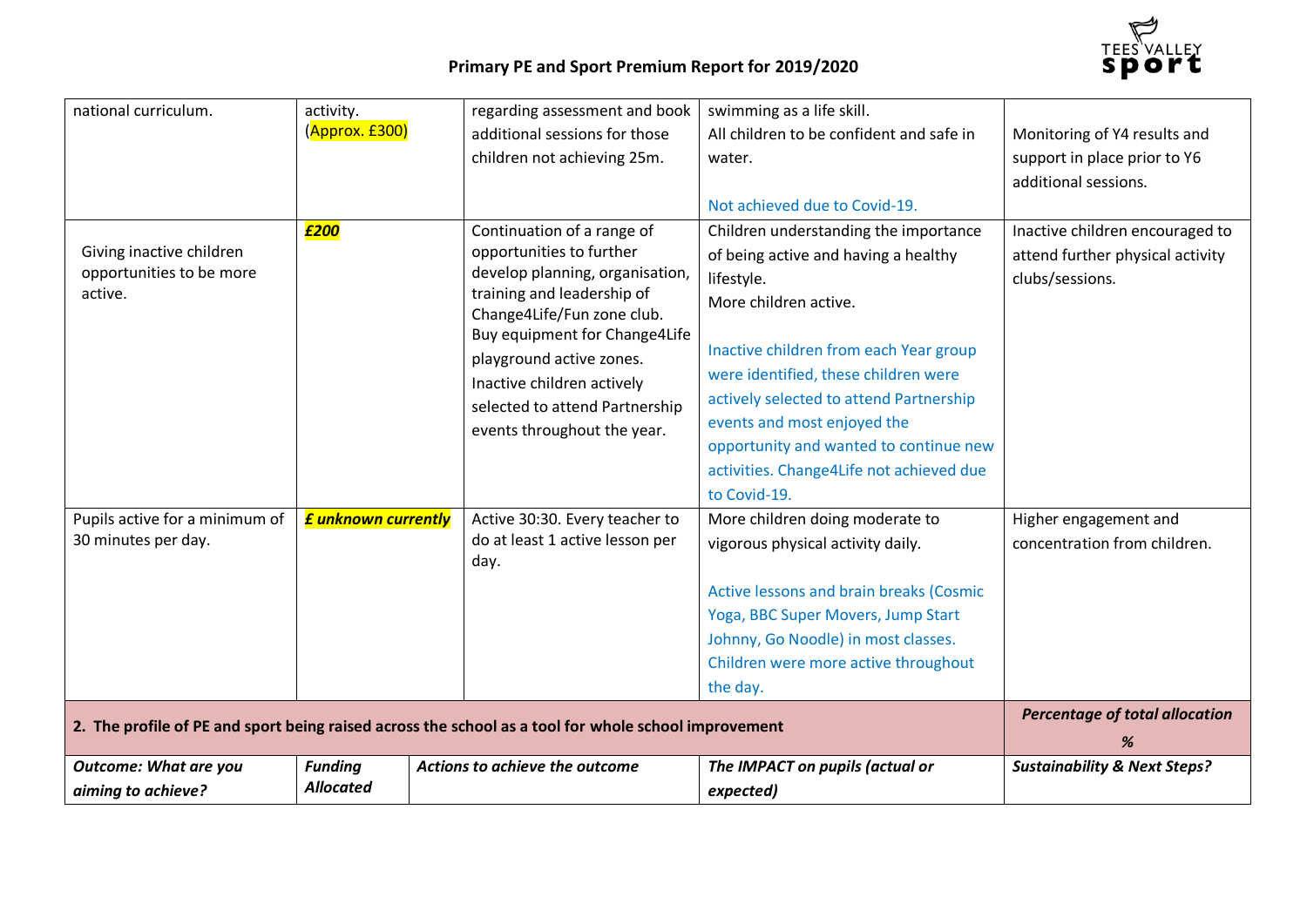

| To encourage positive play<br>and increase levels of physical<br>activity.                           | 20 weeks x<br>$f60 = f1200$                  | <b>Playground Activators</b>                                                                                                                                                                                                                           | Children are more physically active in all<br>areas of the curriculum.<br>Not achieved due to Covid-19.                                                                                                                                                                                                                                                                                                                               | Continued use of strategies with<br>all pupils.                                                                  |
|------------------------------------------------------------------------------------------------------|----------------------------------------------|--------------------------------------------------------------------------------------------------------------------------------------------------------------------------------------------------------------------------------------------------------|---------------------------------------------------------------------------------------------------------------------------------------------------------------------------------------------------------------------------------------------------------------------------------------------------------------------------------------------------------------------------------------------------------------------------------------|------------------------------------------------------------------------------------------------------------------|
| Children to feel that their<br>sporting achievements are<br>valued and recognised.                   | £50<br>photocopying<br>and printing<br>costs | Sporting achievement collective<br>worship focussing on the values linked<br>to School Games.<br>Reporting success via website, blogs,<br>Facebook.                                                                                                    | Increased leadership skills through<br>organising events. Continue to promote<br>the profile of P.E. and sport by helping<br>with displays, match report writing,<br>termly newsletter, blogging and collation<br>of photographs as well as supporting<br>children throughout school with P.E.<br>lessons and sporting events at level 1.<br>Playground leaders held competitions,<br>created posters, took photographs of<br>events. | Pupils take increased<br>responsibility with less support<br>needed.                                             |
| Increase physical activity in all<br>areas of the curriculum.                                        | Part of SSP<br>membership                    | Improve activity levels in maths and<br>English.                                                                                                                                                                                                       | Pupils are active throughout a range of<br>lessons and subjects. They find learning<br>fun.<br>Staff are beginning to plan more active<br>lessons outside of PE lessons.                                                                                                                                                                                                                                                              | Subject coordinators to<br>disseminate to the rest of the<br>staff.                                              |
| Embed physical activity<br>outside of the school day<br>through active travel to and<br>from school. |                                              | Information/posters prepared and sent<br>home to parents electronically<br>regarding the expected levels of<br>physical for children aged $5 - 18$ .<br>Heat map created of travel and use<br>findings to promote activity before and<br>after school. | Pupils are increasing activity levels and<br>are working towards their 60 minutes of<br>physical activity each day.                                                                                                                                                                                                                                                                                                                   | Parents/carers take increased<br>responsibility for the activity<br>levels of their child when not at<br>school. |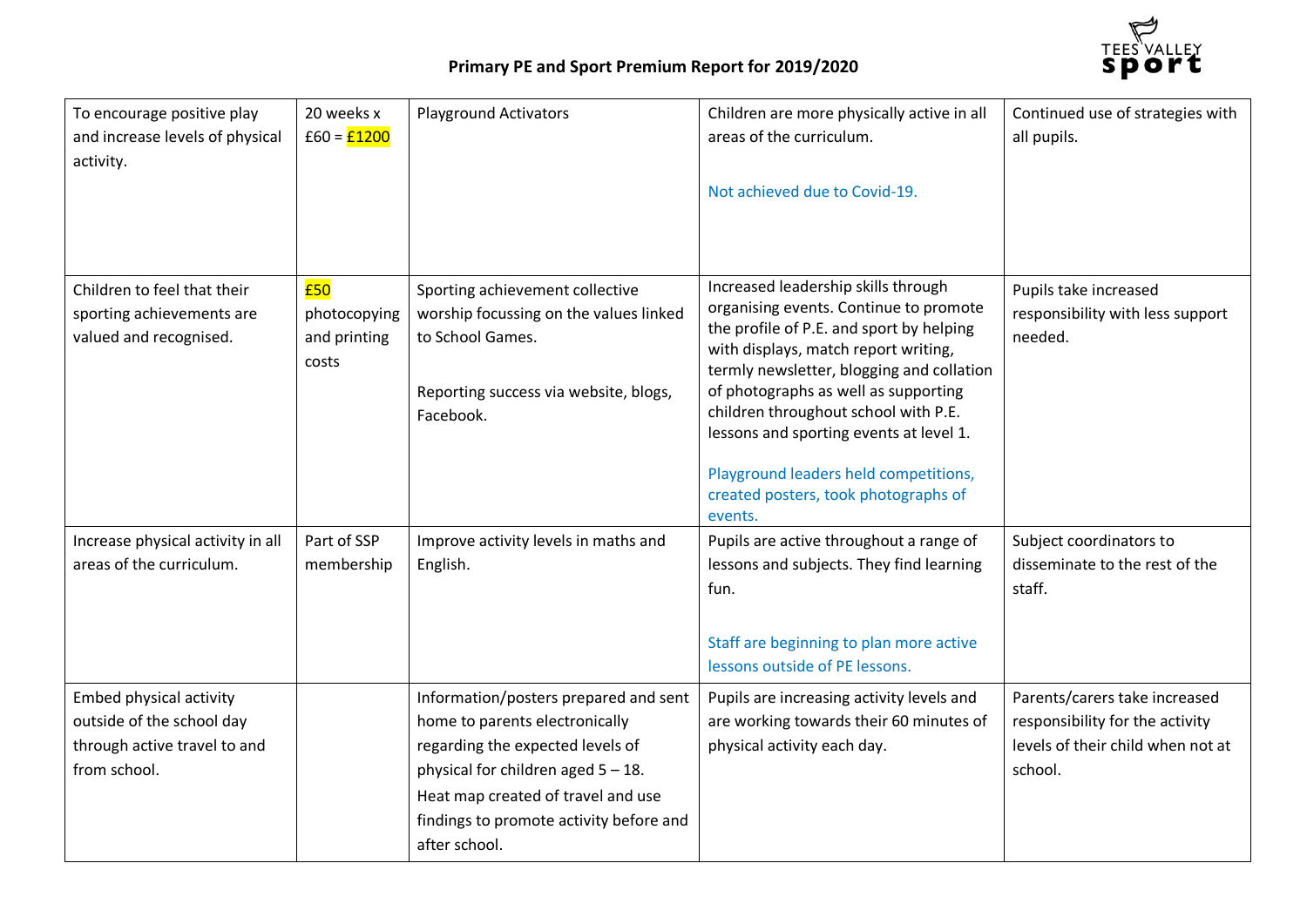

| Develop sense of belonging<br>and team work when<br>attending sporting<br>competitions/events. | £120                                       | Purchase athletics vests for children to<br>wear. | Children representing the school take<br>pride in being part of a team which will<br>therefore increase self-esteem.<br>Children were proud to represent the<br>school at sporting events, and all wore<br>the St Francis kit with pride. Good<br>sportsmanship was shown by pupils at<br>events. | Used each year.                         |
|------------------------------------------------------------------------------------------------|--------------------------------------------|---------------------------------------------------|---------------------------------------------------------------------------------------------------------------------------------------------------------------------------------------------------------------------------------------------------------------------------------------------------|-----------------------------------------|
| 3. Increased confidence, knowledge and skills of all staff in teaching PE and sport            | <b>Percentage of total allocation</b><br>% |                                                   |                                                                                                                                                                                                                                                                                                   |                                         |
| <b>Outcome: What are you</b><br>aiming to achieve?                                             | <b>Funding</b><br><b>Allocated</b>         | Actions to achieve the outcome                    | The IMPACT on pupils (actual or<br>expected)                                                                                                                                                                                                                                                      | <b>Sustainability &amp; Next Steps?</b> |
| Increased confidence of all                                                                    | £3000                                      | Survey regarding confidence in                    | Quality PE teaching and learning.                                                                                                                                                                                                                                                                 | Staff are more confident with           |
| staff teaching PE.                                                                             |                                            | teaching PE to be sent to all teachers.           |                                                                                                                                                                                                                                                                                                   | secure knowledge to deliver high        |
| High quality PE sessions being                                                                 |                                            | CPD to be delivered focussing on areas            | <b>Individualised CPD delivered by Mrs</b>                                                                                                                                                                                                                                                        | quality PE lessons.                     |
| taught throughout school.                                                                      |                                            | of the curriculum that staff are less             | Mullis was reflected on by staff to inform                                                                                                                                                                                                                                                        | Teachers can disseminate                |
|                                                                                                |                                            | confident in teaching. This is a practical        | future planning. LTP and MTP created by                                                                                                                                                                                                                                                           | training to other staff therefore       |
|                                                                                                |                                            | teaching session involving all the                | PE Coordinator to assist staff in                                                                                                                                                                                                                                                                 | reducing costs.                         |
|                                                                                                |                                            | children on Friday mornings.                      | continuing to teach high quality PE                                                                                                                                                                                                                                                               |                                         |
|                                                                                                |                                            | Staff to attend external CPD associated           | lessons.                                                                                                                                                                                                                                                                                          |                                         |
|                                                                                                |                                            | with their year group or Key Stage/               |                                                                                                                                                                                                                                                                                                   |                                         |
|                                                                                                |                                            | areas of personal development.                    |                                                                                                                                                                                                                                                                                                   |                                         |
|                                                                                                |                                            | Sport specialist (Mrs Mullis) to teach            |                                                                                                                                                                                                                                                                                                   |                                         |
|                                                                                                |                                            | children high quality PE sessions.                |                                                                                                                                                                                                                                                                                                   |                                         |
|                                                                                                |                                            | Teachers to observe good practice as              |                                                                                                                                                                                                                                                                                                   |                                         |
|                                                                                                |                                            | well as gain knowledge, support with              |                                                                                                                                                                                                                                                                                                   |                                         |
|                                                                                                |                                            | planning and delivery where needed.               |                                                                                                                                                                                                                                                                                                   |                                         |
| Increased knowledge of                                                                         | (see section 1                             | PE conference attendance by Head and              | Increased awareness by staff resulting in                                                                                                                                                                                                                                                         | Teachers using knowledge to             |
| government guidelines with                                                                     | for costs)                                 | PE Leader.                                        | pupils' increasing in physical activity and                                                                                                                                                                                                                                                       | inform their future teaching,           |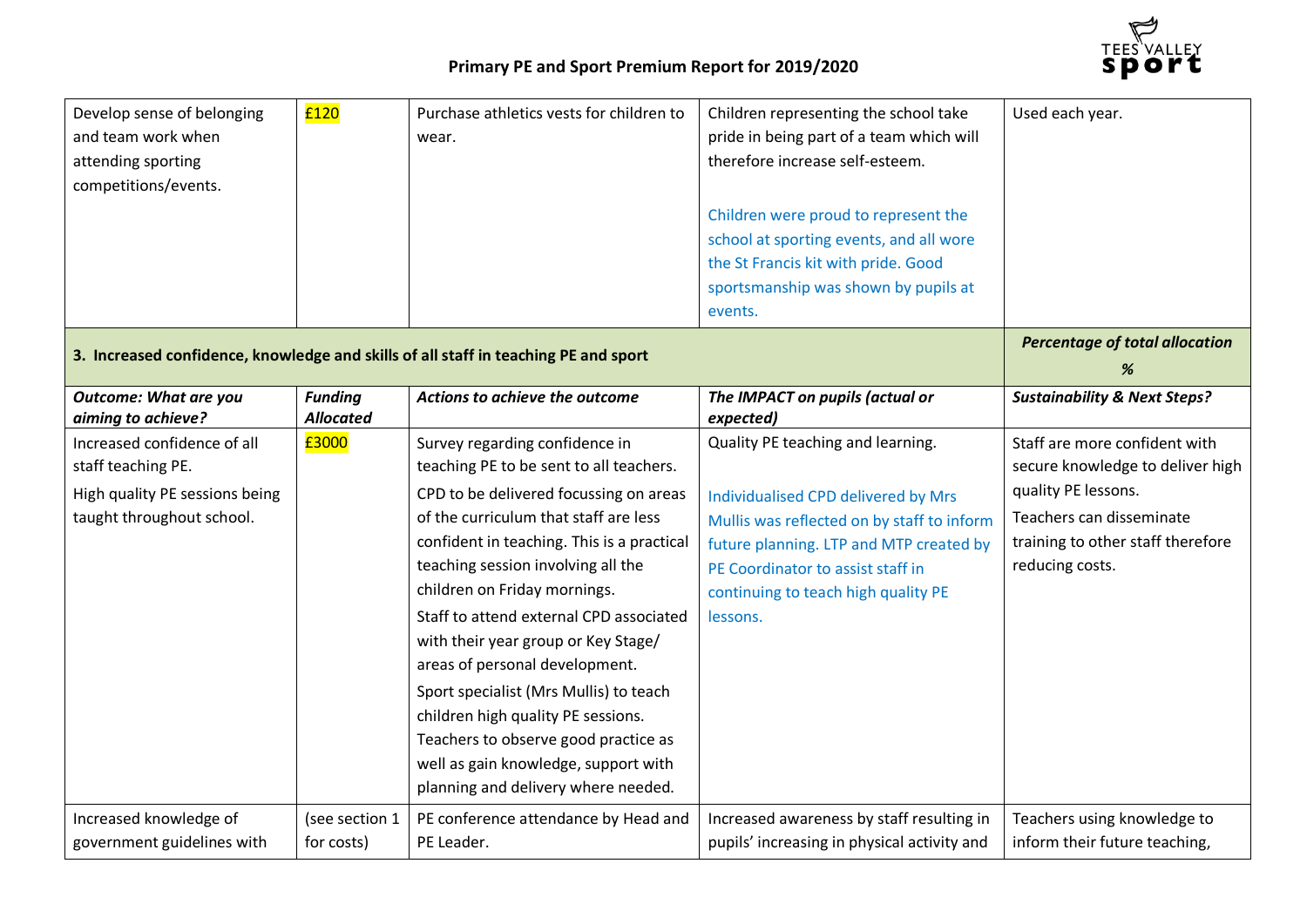

| regards to physical activity and<br>Sport. Staff gain knowledge of<br>ideas to implement this vision<br>across school. |                                     | CPD for staff within school including<br>when they attend partnership festivals.<br>Information regarding expected levels<br>of activity to be sent home to parents.                                                                                | sport.                                                                                                                                                                                                    | embedded into the ethos of the<br>school.                                                                                   |
|------------------------------------------------------------------------------------------------------------------------|-------------------------------------|-----------------------------------------------------------------------------------------------------------------------------------------------------------------------------------------------------------------------------------------------------|-----------------------------------------------------------------------------------------------------------------------------------------------------------------------------------------------------------|-----------------------------------------------------------------------------------------------------------------------------|
| New equipment introduced<br>for varied learning.                                                                       | £6000                               | Purchase PE equipment and replace<br>old equipment.                                                                                                                                                                                                 | Children experience new sports and are<br>exposed to new physical challenges.<br>Children experience a wider range of<br>equipment.<br>Some not achieved due to Covid-19.                                 | Children accumulate new skills.                                                                                             |
| Time for PE coordinator to<br>oversee implementation of PE,<br>school sport and physical<br>activity.                  | Included in<br><b>CPD</b> for staff | PE coordinator time half termly                                                                                                                                                                                                                     | All of the above.<br>PE coordinator created: PE Policy, long<br>term plans, medium term plans for each<br>subject in every year group, a bank of<br>resources for staff to use for their Active<br>30:30. | Implementation of curriculum<br>intent. Extra-curricular provision.<br>Time for overseeing and<br>reviewing of action plan. |
| 4. Broader experience of a range of sports and activities offered to all pupils                                        |                                     |                                                                                                                                                                                                                                                     |                                                                                                                                                                                                           | <b>Percentage of total allocation</b><br>%                                                                                  |
| <b>Outcome: What are you</b><br>aiming to achieve?                                                                     | <b>Funding</b><br><b>Allocated</b>  | Actions to achieve the outcome                                                                                                                                                                                                                      | The IMPACT on pupils (actual or<br>expected)                                                                                                                                                              | <b>Sustainability &amp; Next Steps?</b>                                                                                     |
| Introduce children to new<br>sports.                                                                                   | £600                                | Invite coaches of less accessible sports<br>such as cheerleading, judo etc to work<br>with children during sport week. Hire<br>inflatables for obstacle course.<br>Set up new clubs including archery,<br>fencing, BJJ, girl's rugby, weightlifting | Children have opportunities to join clubs<br>outside of school.<br>To get girls active.<br>Cheerleading coach held an assembly<br>and demonstrated what the                                               | Children are invited to attend<br>new clubs outside of school.                                                              |
|                                                                                                                        |                                     | to get girls active. Purchase                                                                                                                                                                                                                       | cheerleading club did using members<br>from our own school. Teachers took note                                                                                                                            |                                                                                                                             |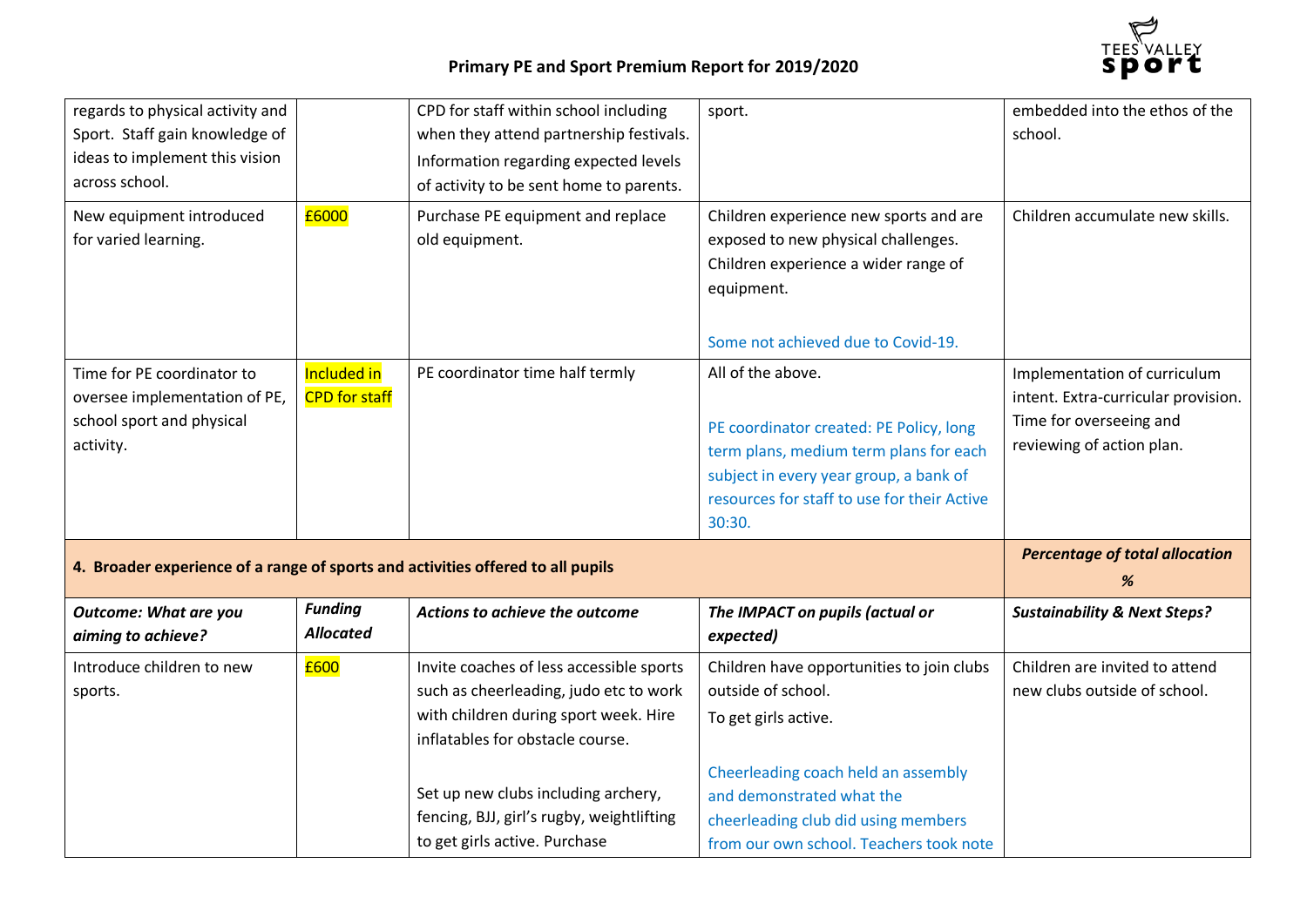

|                                                                                                       |                                    | equipment.                                                                                                                                                                  | of who wanted to join so details about<br>the club could be passed onto parents<br>and more girls joined cheerleading.<br>Archery, BJJ, Rugby, Weightlifting not<br>achieved due to Covid-19.                                                                              |                                                                                                                                                           |
|-------------------------------------------------------------------------------------------------------|------------------------------------|-----------------------------------------------------------------------------------------------------------------------------------------------------------------------------|----------------------------------------------------------------------------------------------------------------------------------------------------------------------------------------------------------------------------------------------------------------------------|-----------------------------------------------------------------------------------------------------------------------------------------------------------|
| Increase lunchtime activity<br>and offer new activities to<br>children at play time and<br>lunchtime. | £100                               | Replenish table tennis equipment.                                                                                                                                           | Children access new activities. More<br>children attending after school clubs.<br>Train up table tennis leaders.<br>Table tennis leaders led a regular lunch<br>time club; held competitions for other<br>children and were responsible for<br>looking after PE equipment. | Regular lunch time club.                                                                                                                                  |
|                                                                                                       | Percentage of total allocation     |                                                                                                                                                                             |                                                                                                                                                                                                                                                                            |                                                                                                                                                           |
| 5. Increased participation in competitive sport                                                       |                                    |                                                                                                                                                                             |                                                                                                                                                                                                                                                                            | %                                                                                                                                                         |
| <b>Outcome: What are you</b><br>aiming to achieve?                                                    | <b>Funding</b><br><b>Allocated</b> | Actions to achieve the outcome                                                                                                                                              | The IMPACT on pupils (actual or<br>expected)                                                                                                                                                                                                                               | <b>Sustainability &amp; Next Steps?</b>                                                                                                                   |
| Increase the number of<br>children accessing available<br>sporting opportunities.                     | £1200<br>£1000                     | School Sports Partnership Package<br>Book children onto additional sporting<br>events where whole classes can<br>attend.<br>Book and pay for transport of whole<br>classes. | Whole class attendance at events.<br>Participation in cluster, Stockton and<br>Tees Valley events.<br>Pupils understand the importance of<br>team work and sportsmanship.                                                                                                  | Teachers accessing CPD to<br>disseminate learning to whole<br>school staff.<br>Maintaining physical and<br>sporting opportunities for all<br>year groups. |